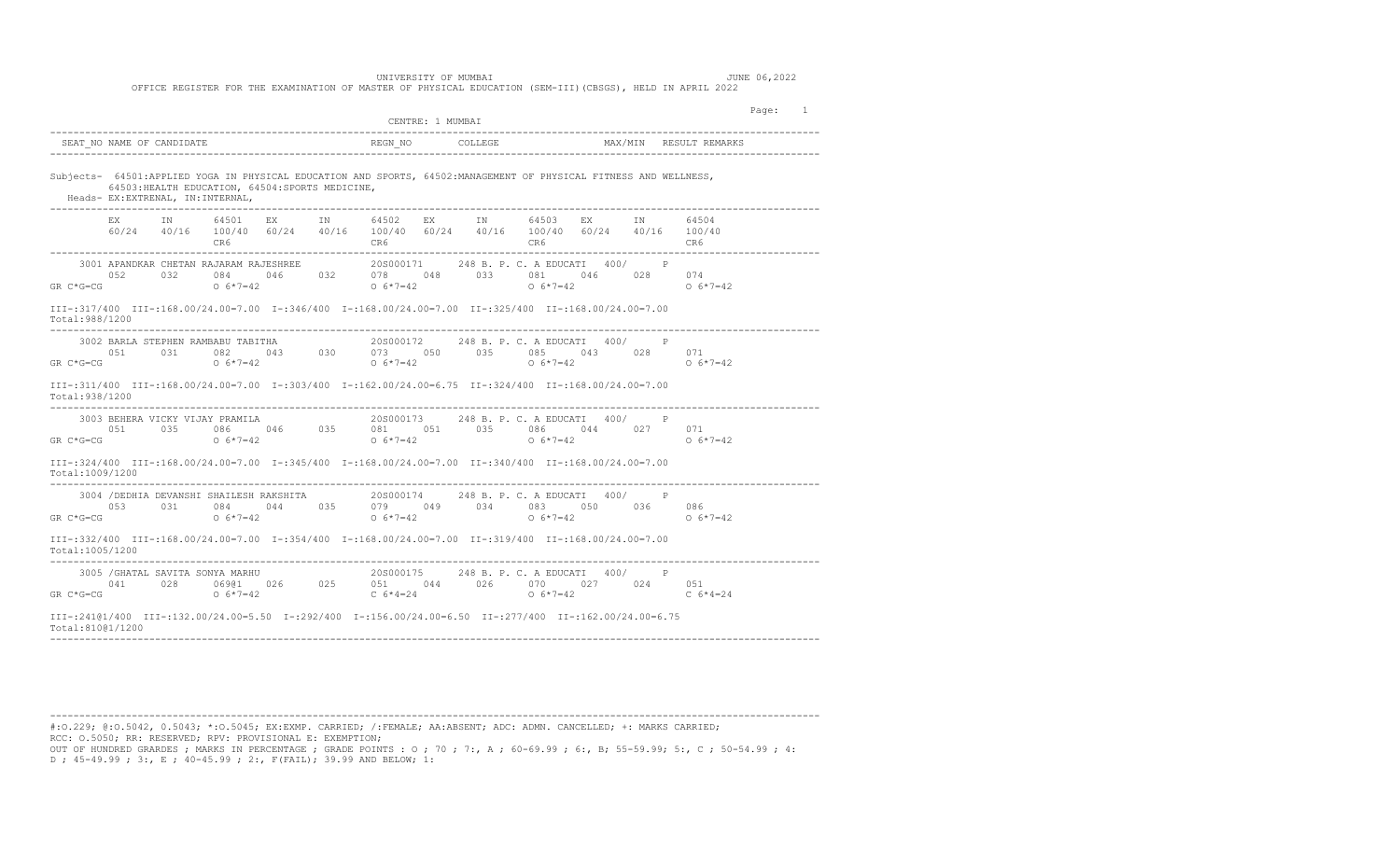|                                                                                                                                                                                                                                                                                                                                                                                                                                                                                                                                                                                                                                                                                                                                                                                                                                                                                                                                                         | CENTRE: 1 MUMBAT                                                                                                                                 | 2<br>Page:               |
|---------------------------------------------------------------------------------------------------------------------------------------------------------------------------------------------------------------------------------------------------------------------------------------------------------------------------------------------------------------------------------------------------------------------------------------------------------------------------------------------------------------------------------------------------------------------------------------------------------------------------------------------------------------------------------------------------------------------------------------------------------------------------------------------------------------------------------------------------------------------------------------------------------------------------------------------------------|--------------------------------------------------------------------------------------------------------------------------------------------------|--------------------------|
| SEAT NO NAME OF CANDIDATE                                                                                                                                                                                                                                                                                                                                                                                                                                                                                                                                                                                                                                                                                                                                                                                                                                                                                                                               |                                                                                                                                                  | RESULT REMARKS           |
| Subjects- 64501:APPLIED YOGA IN PHYSICAL EDUCATION AND SPORTS, 64502:MANAGEMENT OF PHYSICAL FITNESS AND WELLNESS,<br>64503: HEALTH EDUCATION, 64504: SPORTS MEDICINE,<br>Heads- EX: EXTRENAL, IN: INTERNAL,                                                                                                                                                                                                                                                                                                                                                                                                                                                                                                                                                                                                                                                                                                                                             |                                                                                                                                                  |                          |
| CR6 <sup>c</sup>                                                                                                                                                                                                                                                                                                                                                                                                                                                                                                                                                                                                                                                                                                                                                                                                                                                                                                                                        | EX IN 64501 EX IN 64502 EX IN 64503 EX IN<br>$60/24$ $40/16$ $100/40$ $60/24$ $40/16$ $100/40$ $60/24$ $40/16$ $100/40$ $60/24$ $40/16$ $100/40$ | 64504<br>CR6             |
| 3006 JAISWAR SANJEEV KUMAR BALCHANDRA RADHIKA 20S000176 248 B. P. C. A EDUCATI 400/ P<br>053<br>$GR C*G=CG$                                                                                                                                                                                                                                                                                                                                                                                                                                                                                                                                                                                                                                                                                                                                                                                                                                             | 036 089 048 032 080 051 034 085 043 030 073<br>0 6*7=42 0 6*7=42 0 6*7=42                                                                        | $0.6*7=42$               |
| 00.7=00.81/900 111=:168.00/24.00=7.00 10.7342/400 1-:342/400 1-:168.00/24.00=7.00 11-:331/400 11-:168.00/24.00<br>Total:1000/1200                                                                                                                                                                                                                                                                                                                                                                                                                                                                                                                                                                                                                                                                                                                                                                                                                       |                                                                                                                                                  |                          |
| $\begin{array}{cccccccc} 3007 & JOSHI & DHIRAJ & DHANANJAY & DHANSHRI & & & 20 \, 8000177 & & 248 \, B. & P. & C. & A & EDUCATI & 400 \, / & P & & \\ & & 053 & 033 & 086 & 044 & 033 & 077 & 050 & 032 & 082 & 042 & 030 & 072 & \\ & & 0 & 6*7=42 & 0 & 6*7=42 & 0 & 6*7=42 & 0 & 6*7=42 & \\ \end{array}$<br>$GR C*G=CG$                                                                                                                                                                                                                                                                                                                                                                                                                                                                                                                                                                                                                             |                                                                                                                                                  | $0.6*7=42$               |
| 00.110=200.831/400 III-:168.00/24.00=7.00 I-:293/400 I-:162.00/24.00=6.75 II-:339/400 II-:168.00/24.00=7.00<br>Total:949/1200                                                                                                                                                                                                                                                                                                                                                                                                                                                                                                                                                                                                                                                                                                                                                                                                                           |                                                                                                                                                  |                          |
|                                                                                                                                                                                                                                                                                                                                                                                                                                                                                                                                                                                                                                                                                                                                                                                                                                                                                                                                                         |                                                                                                                                                  |                          |
|                                                                                                                                                                                                                                                                                                                                                                                                                                                                                                                                                                                                                                                                                                                                                                                                                                                                                                                                                         |                                                                                                                                                  |                          |
|                                                                                                                                                                                                                                                                                                                                                                                                                                                                                                                                                                                                                                                                                                                                                                                                                                                                                                                                                         |                                                                                                                                                  |                          |
| 3009 / KADAM TEJASVI VISHWAS SMITA<br>046 032 078 040 030 070 049 031 080 041 040 027 06703<br>3009 /KADAM TEJASVI VISHWAS SMITA<br>$06*7=42$                                                                                                                                                                                                                                                                                                                                                                                                                                                                                                                                                                                                                                                                                                                                                                                                           | $0.6*7=42$                                                                                                                                       | $0.6*7=42$<br>$0.6*7=42$ |
|                                                                                                                                                                                                                                                                                                                                                                                                                                                                                                                                                                                                                                                                                                                                                                                                                                                                                                                                                         |                                                                                                                                                  |                          |
| $\begin{array}{cccccccccccc} 3008 & \text{KADAM} & \text{AKSHAY} & \text{MHL} & \text{SHARADA} & & & 20 \text{S000178} & & 248 \text{ B. P. C.} & \text{A EDUCATT} & 400 / & & \text{P} & & & \\ & & 050 & & 033 & & 083 & & 041 & & 030 & & 071 & & 048 & & 030 & & 078 & & 041 & & 032 & & 073 \\ \text{GR C*G=CG} & & & 0 & 6*7=42 & & & 0 & 6*7=42 & & & 0 & $<br>75.0=0.1.112.00/24.00=1.112.00/24.00=2.00 1-:317/400 1-:162.00/24.00=6.75 11-:288/400 11-:162.00/24.00=6.75<br>Total: 910/1200<br>$GR C*G=CG$<br>III-:29503/400 III-:168.00/24.00=7.00 I-:310/400 I-:168.00/24.00=7.00 II-:267/400 II-:150.00/24.00=6.25<br>Total:87203/1200<br>$\begin{array}{cccccccccccc} & 3010 & \text{KAVADE RAJAT RAJENDRA} & 5010 & 0.34 & 0.34 & 0.34 & 0.34 & 0.34 & 0.34 & 0.34 & 0.34 & 0.34 & 0.34 & 0.34 & 0.34 & 0.34 & 0.34 & 0.34 & 0.34 & 0.34 & 0.34 & 0.34 & 0.34 & 0.34 & 0.34 & 0.34 & 0.34 & 0.34 & 0.34 & 0.34 & 0.34 & 0.34 & 0.34 & 0.$ |                                                                                                                                                  | $0.6*7=42$               |

#:O.229; @:O.5042, 0.5043; \*:O.5045; EX:EXMP. CARRIED; /:FEMALE; AA:ABSENT; ADC: ADMN. CANCELLED; +: MARKS CARRIED; RCC: O.5050; RR: RESERVED; RPV: PROVISIONAL E: EXEMPTION; OUT OF HUNDRED GRARDES ; MARKS IN PERCENTAGE ; GRADE POINTS : O ; 70 ; 7:, A ; 60-69.99 ; 6:, B; 55-59.99; 5:, C ; 50-54.99 ; 4:

------------------------------------------------------------------------------------------------------------------------------------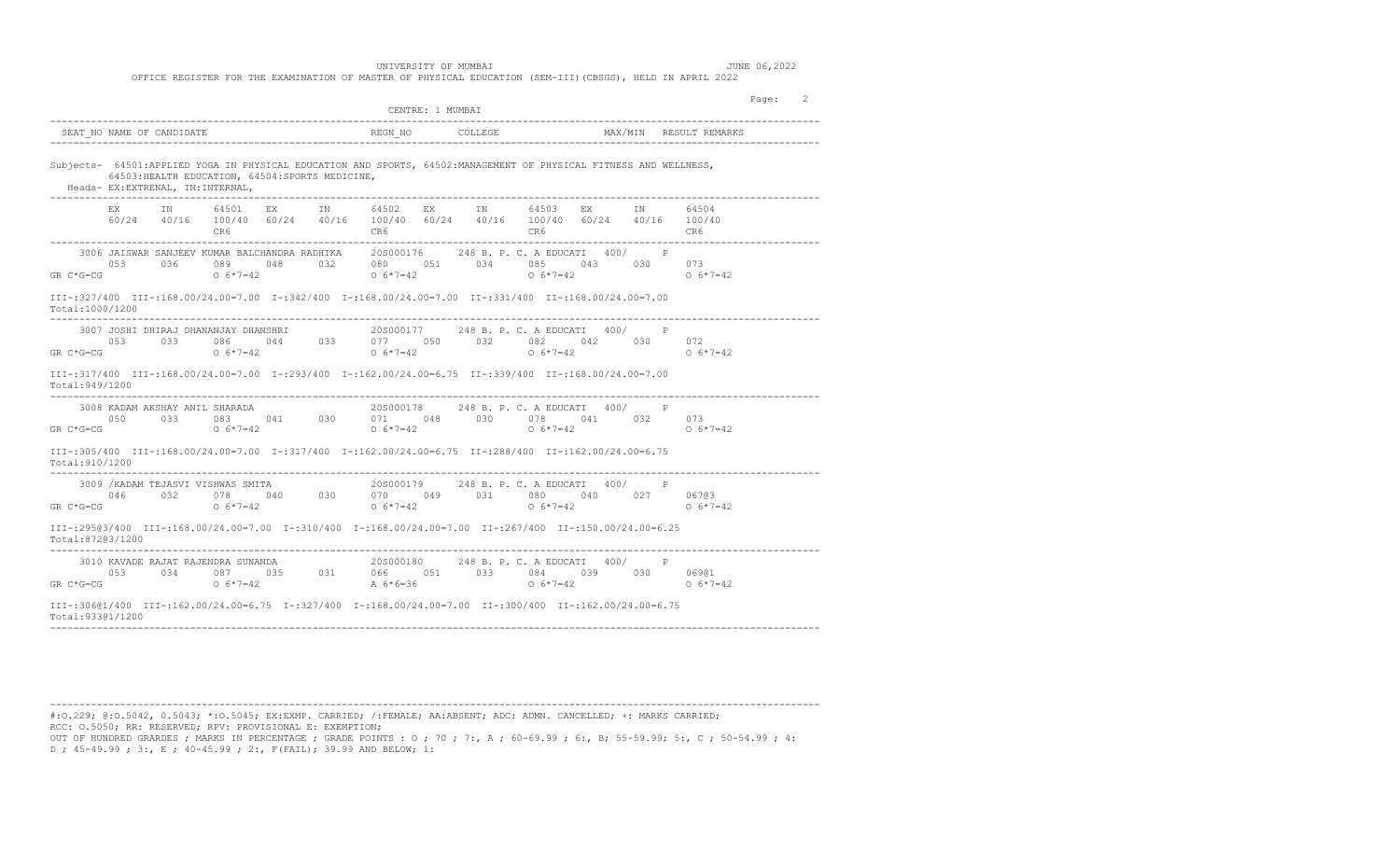|                                                                                                                                                                                                                                                                                                                                                                                                                                                                                                                                                                                                                                                                                                                                                                                                                                                                                                                                                                                                                                                                                                                                                                                                                                                                                                                                                                                                                                                                                                                                                                                                                                                                                                                                                                                                                                                                                                                                                                                                                                                                                                                                                                                                                                                                                                                                                                                                                                                                                                                                                                                                                                                                                                                                                                                                                                                   | CENTRE: 1 MUMBAT |  |
|---------------------------------------------------------------------------------------------------------------------------------------------------------------------------------------------------------------------------------------------------------------------------------------------------------------------------------------------------------------------------------------------------------------------------------------------------------------------------------------------------------------------------------------------------------------------------------------------------------------------------------------------------------------------------------------------------------------------------------------------------------------------------------------------------------------------------------------------------------------------------------------------------------------------------------------------------------------------------------------------------------------------------------------------------------------------------------------------------------------------------------------------------------------------------------------------------------------------------------------------------------------------------------------------------------------------------------------------------------------------------------------------------------------------------------------------------------------------------------------------------------------------------------------------------------------------------------------------------------------------------------------------------------------------------------------------------------------------------------------------------------------------------------------------------------------------------------------------------------------------------------------------------------------------------------------------------------------------------------------------------------------------------------------------------------------------------------------------------------------------------------------------------------------------------------------------------------------------------------------------------------------------------------------------------------------------------------------------------------------------------------------------------------------------------------------------------------------------------------------------------------------------------------------------------------------------------------------------------------------------------------------------------------------------------------------------------------------------------------------------------------------------------------------------------------------------------------------------------|------------------|--|
| Page:<br>-3<br>------------------------------------<br>MAX/MIN RESULT REMARKS<br>SEAT NO NAME OF CANDIDATE<br>Subjects- 64501:APPLIED YOGA IN PHYSICAL EDUCATION AND SPORTS, 64502:MANAGEMENT OF PHYSICAL FITNESS AND WELLNESS,<br>64503: HEALTH EDUCATION, 64504: SPORTS MEDICINE,<br>Heads- EX: EXTRENAL, IN: INTERNAL,<br>EX IN 64501 EX IN 64502 EX IN 64503 EX IN<br>64504<br>60/24 40/16 100/40 60/24 40/16 100/40 60/24 40/16 100/40 60/24 40/16 100/40<br>CR6 CR6<br>CR6 and the contract of the contract of the contract of the contract of the contract of the contract of the contract of the contract of the contract of the contract of the contract of the contract of the contract of the co<br>CR6<br>CR6<br>20S000181 248 B. P. C. A EDUCATI 400/ P<br>3011 KHARAT DARSHAN MILIND MANISHA<br>033 084 043 033 076 051 031 082 040 027 067@3<br>0.51<br>$0.6*7=42$ 0.6 $5*7=42$<br>$GR C*G=CG$<br>$0.6*7=42$<br>$0.6*7=42$<br>00.7=00/13/900.83/400 III=:168.00/24.00=7.00 I=:274/400 I=:150.00/24.00=6.25 II=:305/400 II=:168.00/24.00=7.00<br>Total:88803/1200<br>20S000182 248 B. P. C. A EDUCATI 400/ P<br>3012 MARAY ELSON ANTHONY RENCY<br>$0.048$<br>$0.048$<br>$0.027$<br>$0.057$<br>$0.057$<br>$0.057$<br>$0.057$<br>$0.057$<br>$0.057$<br>$0.057$<br>$0.057$<br>$0.057$<br>$0.057$<br>$0.057$<br>$0.057$<br>$0.057$<br>$0.057$<br>$0.057$<br>$0.057$<br>$0.057$<br>$0.057$<br>$0.057$<br>$0.057$<br>$0.057$<br>$0.05$<br>$GR C*G=CG$<br>$0 6*7=42$<br>$E \ 6*2=12$<br>III-:275/400 III-:132.00/24.00=5.50 I-:262/400 I-:144.00/24.00=6.00 II-:258/400 II-:138.00/24.00=5.75<br>Total: 795/1200<br>$\begin{array}{cccccccc} \text{3013 NAME OMKAR VITTHAL ANITA} & \text{20S000183} & \text{248 B. P. C. A EDUCATT} & \text{400} / & \text{P} \\ \text{052} & \text{034} & \text{086} & \text{050} & \text{030} & \text{080} & \text{050} & \text{033} & \text{083} & \text{046} & \text{030} & \text{076} \\ \text{GR C*G=CG} & \text{O & 6*7=42} & \text{O} & 6*7=42 & \text{O} & 6*7=$<br>TII-:325/400 III-:168.00/24.00=7.00 I-:357/400 I-:168.00/24.00=7.00 II-:327/400 II-:168.00/24.00=7.00<br>Total:1009/1200<br>20S000184 248 B. P. C. A EDUCATI 400/ P<br>3014 /PAL POOJA SADANAND SUMITRA<br>$047$ $032$ $079$ $041$ $034$ $075$ $050$ $030$ $080$ $035$ $026$ $061$<br>$GR C*G=CG$<br>$0.6*7=42$<br>$0.6 \times 7 = 42$<br>$0.6*7=42$<br>$A \quad 6*6=36$<br>III-:295/400 III-:162.00/24.00=6.75 I-:290/400 I-:156.00/24.00=6.50 II-:283/400 II-:162.00/24.00=6.75<br>Total:868/1200<br>$\begin{array}{cccccccc} 3015 \text{ /PAWAR KASHMIRA PRAKASH PRATIMA} & & & 20 \text{S000185} & 248 \text{ B. P. C. A EDUCATT} & 400 / & \text{P} \\ 053 & 033 & 086 & 044 & 030 & 074 & 049 & 031 & 080 & 041 & 028 & 069@1 \\ \text{GR C*G=CG} & & & 0 & 6*7=42 & 0 & 6*7=42 & 0 & 6*7=42 & 0 & 6*7=42 \end{array}$ |                  |  |
|                                                                                                                                                                                                                                                                                                                                                                                                                                                                                                                                                                                                                                                                                                                                                                                                                                                                                                                                                                                                                                                                                                                                                                                                                                                                                                                                                                                                                                                                                                                                                                                                                                                                                                                                                                                                                                                                                                                                                                                                                                                                                                                                                                                                                                                                                                                                                                                                                                                                                                                                                                                                                                                                                                                                                                                                                                                   |                  |  |
|                                                                                                                                                                                                                                                                                                                                                                                                                                                                                                                                                                                                                                                                                                                                                                                                                                                                                                                                                                                                                                                                                                                                                                                                                                                                                                                                                                                                                                                                                                                                                                                                                                                                                                                                                                                                                                                                                                                                                                                                                                                                                                                                                                                                                                                                                                                                                                                                                                                                                                                                                                                                                                                                                                                                                                                                                                                   |                  |  |
|                                                                                                                                                                                                                                                                                                                                                                                                                                                                                                                                                                                                                                                                                                                                                                                                                                                                                                                                                                                                                                                                                                                                                                                                                                                                                                                                                                                                                                                                                                                                                                                                                                                                                                                                                                                                                                                                                                                                                                                                                                                                                                                                                                                                                                                                                                                                                                                                                                                                                                                                                                                                                                                                                                                                                                                                                                                   |                  |  |
|                                                                                                                                                                                                                                                                                                                                                                                                                                                                                                                                                                                                                                                                                                                                                                                                                                                                                                                                                                                                                                                                                                                                                                                                                                                                                                                                                                                                                                                                                                                                                                                                                                                                                                                                                                                                                                                                                                                                                                                                                                                                                                                                                                                                                                                                                                                                                                                                                                                                                                                                                                                                                                                                                                                                                                                                                                                   |                  |  |
|                                                                                                                                                                                                                                                                                                                                                                                                                                                                                                                                                                                                                                                                                                                                                                                                                                                                                                                                                                                                                                                                                                                                                                                                                                                                                                                                                                                                                                                                                                                                                                                                                                                                                                                                                                                                                                                                                                                                                                                                                                                                                                                                                                                                                                                                                                                                                                                                                                                                                                                                                                                                                                                                                                                                                                                                                                                   |                  |  |
|                                                                                                                                                                                                                                                                                                                                                                                                                                                                                                                                                                                                                                                                                                                                                                                                                                                                                                                                                                                                                                                                                                                                                                                                                                                                                                                                                                                                                                                                                                                                                                                                                                                                                                                                                                                                                                                                                                                                                                                                                                                                                                                                                                                                                                                                                                                                                                                                                                                                                                                                                                                                                                                                                                                                                                                                                                                   |                  |  |
|                                                                                                                                                                                                                                                                                                                                                                                                                                                                                                                                                                                                                                                                                                                                                                                                                                                                                                                                                                                                                                                                                                                                                                                                                                                                                                                                                                                                                                                                                                                                                                                                                                                                                                                                                                                                                                                                                                                                                                                                                                                                                                                                                                                                                                                                                                                                                                                                                                                                                                                                                                                                                                                                                                                                                                                                                                                   |                  |  |
|                                                                                                                                                                                                                                                                                                                                                                                                                                                                                                                                                                                                                                                                                                                                                                                                                                                                                                                                                                                                                                                                                                                                                                                                                                                                                                                                                                                                                                                                                                                                                                                                                                                                                                                                                                                                                                                                                                                                                                                                                                                                                                                                                                                                                                                                                                                                                                                                                                                                                                                                                                                                                                                                                                                                                                                                                                                   |                  |  |
|                                                                                                                                                                                                                                                                                                                                                                                                                                                                                                                                                                                                                                                                                                                                                                                                                                                                                                                                                                                                                                                                                                                                                                                                                                                                                                                                                                                                                                                                                                                                                                                                                                                                                                                                                                                                                                                                                                                                                                                                                                                                                                                                                                                                                                                                                                                                                                                                                                                                                                                                                                                                                                                                                                                                                                                                                                                   |                  |  |
|                                                                                                                                                                                                                                                                                                                                                                                                                                                                                                                                                                                                                                                                                                                                                                                                                                                                                                                                                                                                                                                                                                                                                                                                                                                                                                                                                                                                                                                                                                                                                                                                                                                                                                                                                                                                                                                                                                                                                                                                                                                                                                                                                                                                                                                                                                                                                                                                                                                                                                                                                                                                                                                                                                                                                                                                                                                   |                  |  |
|                                                                                                                                                                                                                                                                                                                                                                                                                                                                                                                                                                                                                                                                                                                                                                                                                                                                                                                                                                                                                                                                                                                                                                                                                                                                                                                                                                                                                                                                                                                                                                                                                                                                                                                                                                                                                                                                                                                                                                                                                                                                                                                                                                                                                                                                                                                                                                                                                                                                                                                                                                                                                                                                                                                                                                                                                                                   |                  |  |
| 00.7=00.12/00.8319/100.11=168.00/24.00=7.00 1-:334/400 1-:334/400 1-:168.00/24.00=7.00 11-:299/400 11-<br>Total: 94201/1200                                                                                                                                                                                                                                                                                                                                                                                                                                                                                                                                                                                                                                                                                                                                                                                                                                                                                                                                                                                                                                                                                                                                                                                                                                                                                                                                                                                                                                                                                                                                                                                                                                                                                                                                                                                                                                                                                                                                                                                                                                                                                                                                                                                                                                                                                                                                                                                                                                                                                                                                                                                                                                                                                                                       |                  |  |

#:O.229; @:O.5042, 0.5043; \*:O.5045; EX:EXMP. CARRIED; /:FEMALE; AA:ABSENT; ADC: ADMN. CANCELLED; +: MARKS CARRIED; RCC: O.5050; RR: RESERVED; RPV: PROVISIONAL E: EXEMPTION; OUT OF HUNDRED GRARDES ; MARKS IN PERCENTAGE ; GRADE POINTS : O ; 70 ; 7:, A ; 60-69.99 ; 6:, B; 55-59.99; 5:, C ; 50-54.99 ; 4:

------------------------------------------------------------------------------------------------------------------------------------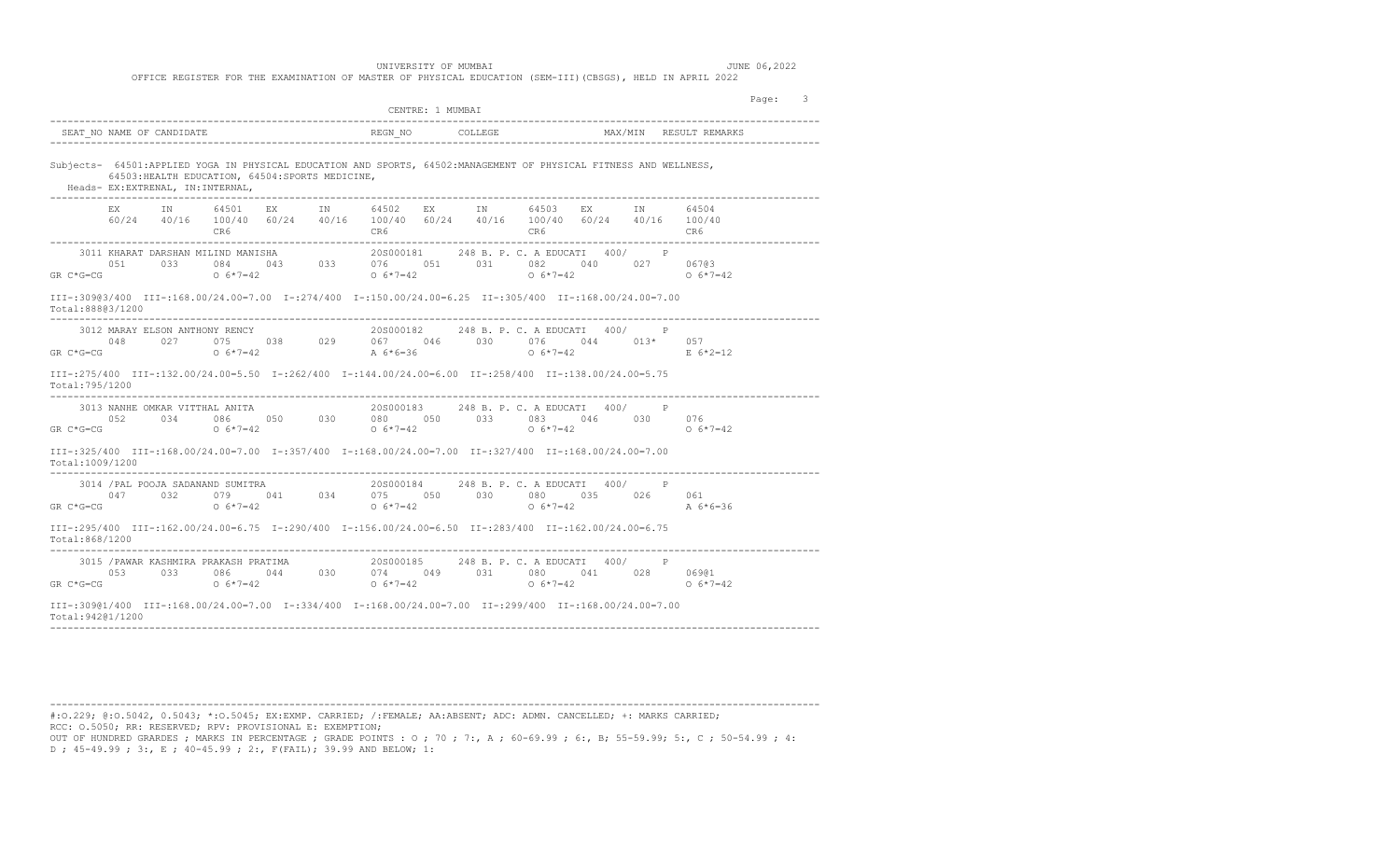|                                                                                                                                                                                                                                                                                                                                       | CENTRE: 1 MUMBAI                        |                                         | Page:<br>4 |
|---------------------------------------------------------------------------------------------------------------------------------------------------------------------------------------------------------------------------------------------------------------------------------------------------------------------------------------|-----------------------------------------|-----------------------------------------|------------|
| SEAT_NO NAME OF CANDIDATE THE SERIES REGN_NO COLLEGE THE MAX/MIN RESULT REMARKS                                                                                                                                                                                                                                                       |                                         | -------------------------------         |            |
| Subjects- 64501:APPLIED YOGA IN PHYSICAL EDUCATION AND SPORTS, 64502:MANAGEMENT OF PHYSICAL FITNESS AND WELLNESS,<br>64503: HEALTH EDUCATION, 64504: SPORTS MEDICINE,<br>Heads- EX:EXTRENAL, IN:INTERNAL,                                                                                                                             |                                         |                                         |            |
| EX IN 64501 EX IN 64502 EX IN 64503 EX IN<br>$60/24$ $40/16$ $100/40$ $60/24$ $40/16$ $100/40$ $60/24$ $40/16$ $100/40$ $60/24$ $40/16$ $100/40$                                                                                                                                                                                      |                                         | 64504                                   |            |
| $\begin{array}{cccccccccccc} 0.54 && 0.34 && 0.88 && 0.42 && 0.32 && 0.74 && 0.50 && 0.29 && 0.79 && 0.45 && 0.30 && 0.75 && 0.65 && 0.65 && 0.65 && 0.65 && 0.65 && 0.65 && 0.65 && 0.65 && 0.65 && 0.65 && 0.65 && 0.65 && 0.65 && 0.65 && 0.65 && 0.65 && 0.65 && 0.65 && 0.65 && 0.65 && 0.65 && 0.65 && 0.67 && $<br>$GR C*G=CG$ |                                         | $0.6*7=42$                              |            |
| III-:316/400 III-:168.00/24.00=7.00 I-:313/400 I-:168.00/24.00=7.00 II-:266/400 II-:150.00/24.00=6.25<br>Total:895/1200                                                                                                                                                                                                               |                                         |                                         |            |
| $\begin{array}{cccccccc} 3017 \text{ RANE PRATHAMESH SANJAY PRATHAH} & 20 \text{S000187} & 248 \text{ B. P. C. A EDUCATT} & 400/ & P \\ 053 & 036 & 089 & 046 & 032 & 078 & 051 & 035 & 086 & 046 & 031 & 077 \\ \text{GR C*G=CG} & 0 & 6*7=42 & 0 & 6*7=42 & 0 & 6*7=42 & 0 & 6*7=42 \end{array}$                                    |                                         |                                         |            |
| III-:330/400 III-:168.00/24.00=7.00 I-:348/400 I-:168.00/24.00=7.00 II-:327/400 II-:168.00/24.00=7.00<br>Total:1005/1200                                                                                                                                                                                                              |                                         |                                         |            |
| --------------------------<br>3018 ROY SUHOTRO SAMIR TAPATI<br>054 038 092 052 034 086 050 034 084 048 036 084<br>GR $C*G=CG$ 0 $6*7=42$ 0 $6*7=42$                                                                                                                                                                                   | 20S000188 248 B. P. C. A EDUCATI 400/ P | $0 \t 6 \t \times 7 = 42$<br>$0.6*7=42$ |            |
| 00.7=00.81/00 111=:346/400 111=:346/400 1-:348/400 1-:168.00/24.00=7.00 11-:337/400 111=:168.00/24.00=7.00<br>Total:1031/1200                                                                                                                                                                                                         |                                         |                                         |            |
| 3019 SAHANE JITENDRA DAGADU JANABAI                                                                                                                                                                                                                                                                                                   | 20S000189 248 B. P. C. A EDUCATI 400/ P |                                         |            |
| III-:297/400 III-:162.00/24.00=6.75 I-:266/400 I-:138.00/24.00=5.75 II-:265/400 II-:144.00/24.00=6.00<br>Total:828/1200                                                                                                                                                                                                               |                                         |                                         |            |
| $\begin{array}{cccccccc} 3020 \text{ SHAN VIKASH SINGH UTTAM SINGH RITA DEVI} & 208000190 & 248 B. P. C. A EDUCATT & 400/ & P \\ 051 & 033 & 084 & 046 & 031 & 077 & 050 & 030 & 080 & 047 & 026 & 073 \end{array}$<br>$GR C*G=CG$<br>$0.6*7=42$                                                                                      | $0 \t 6*7=42$ 0 $6*7=42$                | $0.6*7=42$                              |            |
| III-:314/400 III-:168.00/24.00=7.00 I-:278/400 I-:156.00/24.00=6.50 II-:286/400 II-:168.00/24.00=7.00<br>Total:878/1200                                                                                                                                                                                                               |                                         |                                         |            |

#:O.229; @:O.5042, 0.5043; \*:O.5045; EX:EXMP. CARRIED; /:FEMALE; AA:ABSENT; ADC: ADMN. CANCELLED; +: MARKS CARRIED; RCC: O.5050; RR: RESERVED; RPV: PROVISIONAL E: EXEMPTION; OUT OF HUNDRED GRARDES ; MARKS IN PERCENTAGE ; GRADE POINTS : O ; 70 ; 7:, A ; 60-69.99 ; 6:, B; 55-59.99; 5:, C ; 50-54.99 ; 4:

------------------------------------------------------------------------------------------------------------------------------------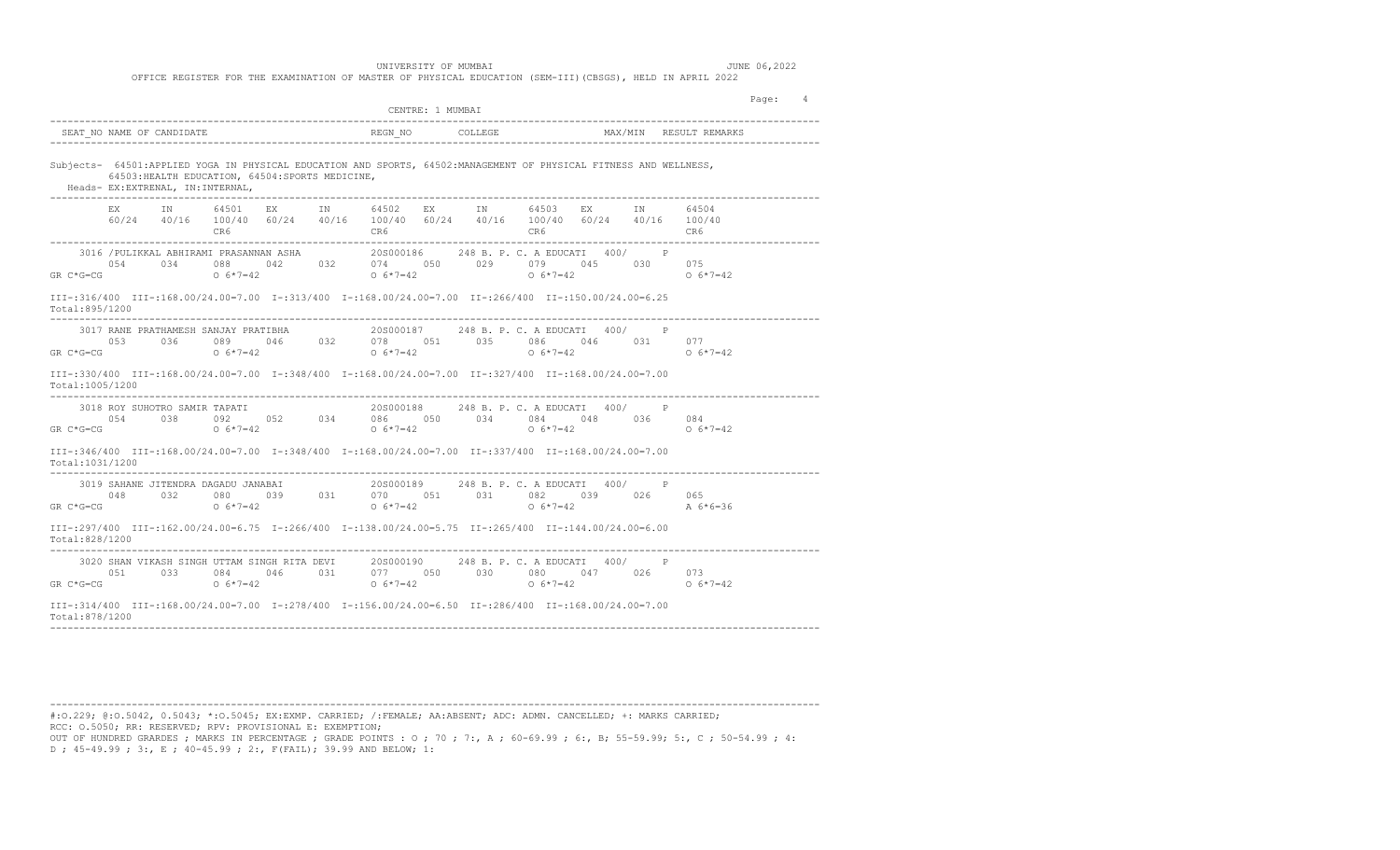OFFICE REGISTER FOR THE EXAMINATION OF MASTER OF PHYSICAL EDUCATION (SEM-III)(CBSGS), HELD IN APRIL 2022

|                                                                                                                                                                                                                                                                                                                                                                                                                                                                                                                                                             |                          | CENTRE: 1 MUMBAI |                        | Page: 5 |
|-------------------------------------------------------------------------------------------------------------------------------------------------------------------------------------------------------------------------------------------------------------------------------------------------------------------------------------------------------------------------------------------------------------------------------------------------------------------------------------------------------------------------------------------------------------|--------------------------|------------------|------------------------|---------|
| SEAT NO NAME OF CANDIDATE                                                                                                                                                                                                                                                                                                                                                                                                                                                                                                                                   |                          | COLLEGE          | MAX/MIN RESULT REMARKS |         |
| Subjects- 64501:APPLIED YOGA IN PHYSICAL EDUCATION AND SPORTS, 64502:MANAGEMENT OF PHYSICAL FITNESS AND WELLNESS,<br>64503: HEALTH EDUCATION, 64504: SPORTS MEDICINE,<br>Heads- EX:EXTRENAL, IN:INTERNAL,                                                                                                                                                                                                                                                                                                                                                   |                          |                  |                        |         |
| EX IN 64501 EX IN 64502 EX IN 64503 EX IN 64504<br>$60/24$ $40/16$ $100/40$ $60/24$ $40/16$ $100/40$ $60/24$ $40/16$ $100/40$ $60/24$ $40/16$ $100/40$                                                                                                                                                                                                                                                                                                                                                                                                      |                          |                  |                        |         |
| 3021 SHINDE PRAVIN TULSHIRAM RAJESHREE 4000000191 248 B. P. C. A EDUCATI 400/<br>043 036 079 046 030 076 048 032 080 042 036 078<br>GR C*G=CG $0.6*7=42$ $0.6*7=42$ $0.6*7=42$ $0.6*7=42$ $0.6*7=42$ $0.6*7=42$<br>III-:313/400 III-:168.00/24.00=7.00 I-:322/400 I-:168.00/24.00=7.00 II-:320/400 II-:168.00/24.00=7.00<br>Total: 955/1200                                                                                                                                                                                                                 |                          |                  |                        |         |
| $\begin{array}{cccccccc} 3022 & \text{SINGH} & \text{PRACTUL} & \text{YASHWANT} & \text{NEELAM} & & & & 20 \text{S000192} & & 248 \text{ B. P. C.} & \text{A EDUCATT} & 400 / & & \text{P} & & \\ & & 053 & 035 & 088 & 046 & 032 & 078 & 051 & 034 & 085 & 043 & 016 & 059 & \\ \text{G=CG} & & 0 & 6*7=42 & & 0 & 6*7=42 & & & \text{B} & 6*5=30 & \end{array$<br>3022 SINGH PRAFULL YASHWANT NEELAM<br>GR $C*G=CG$ 0 $6*7=42$<br>III-:310/400 III-:156.00/24.00=6.50 I-:344/400 I-:168.00/24.00=7.00 II-:338/400 II-:168.00/24.00=7.00<br>Total:992/1200 | ------------------------ | $0 6*7=42$       |                        |         |
| 3023 VHALGADE ANKUSH DADAJI KALPANA $20S000193$ 248 B. P. C. A EDUCATI 400/ P<br>048 031 079 038 033 071 049 033 082 041 027 068@2<br>GR C*G=CG $6*7=42$ O $6*7=42$ O $6*7=42$ O $6*7=42$ O $6*7=42$ O $6*7=42$<br>III-:30002/400 III-:168.00/24.00=7.00 I-:325/400 I-:168.00/24.00=7.00 II-:300/400 II-:162.00/24.00=6.75                                                                                                                                                                                                                                  |                          |                  |                        |         |
| Total: 92502/1200<br>$\begin{array}{cccccccccccc} & & & & & & & & 3024 & \text{VIRKAR AMEYA SHRIRAM KUNDA} & & & & & & & 205000194 & & & 248 \text{ B. P. C. A EDUCATT} & 400/ & & \text{P} & & & & & & \\ & & & & & & & & & & 033 & & 088 & & 043 & & 032 & & 075 & & 049 & & 034 & & 083 & & 039 & & 028 & & 067@3 \\ \text{GR C*G=CG} & & & & & & & & & & 0 & 6*7=42 & & & 0 & 6*7=42 & &$                                                                                                                                                               |                          |                  | $0.6*7=42$ 0.6*7=42    |         |
| 00 0.024.00 15.00/100 101-1168.00/24.00=7.00 1-:306/400 1-:162.00/24.00=6.75 11-:304/400 11-:168.00/24.00=7.00<br>Total: 92303/1200                                                                                                                                                                                                                                                                                                                                                                                                                         |                          |                  |                        |         |

------------------------------------------------------------------------------------------------------------------------------------ #:O.229; @:O.5042, 0.5043; \*:O.5045; EX:EXMP. CARRIED; /:FEMALE; AA:ABSENT; ADC: ADMN. CANCELLED; +: MARKS CARRIED;

RCC: O.5050; RR: RESERVED; RPV: PROVISIONAL E: EXEMPTION;

OUT OF HUNDRED GRARDES ; MARKS IN PERCENTAGE ; GRADE POINTS : O ; 70 ; 7:, A ; 60-69.99 ; 6:, B; 55-59.99; 5:, C ; 50-54.99 ; 4: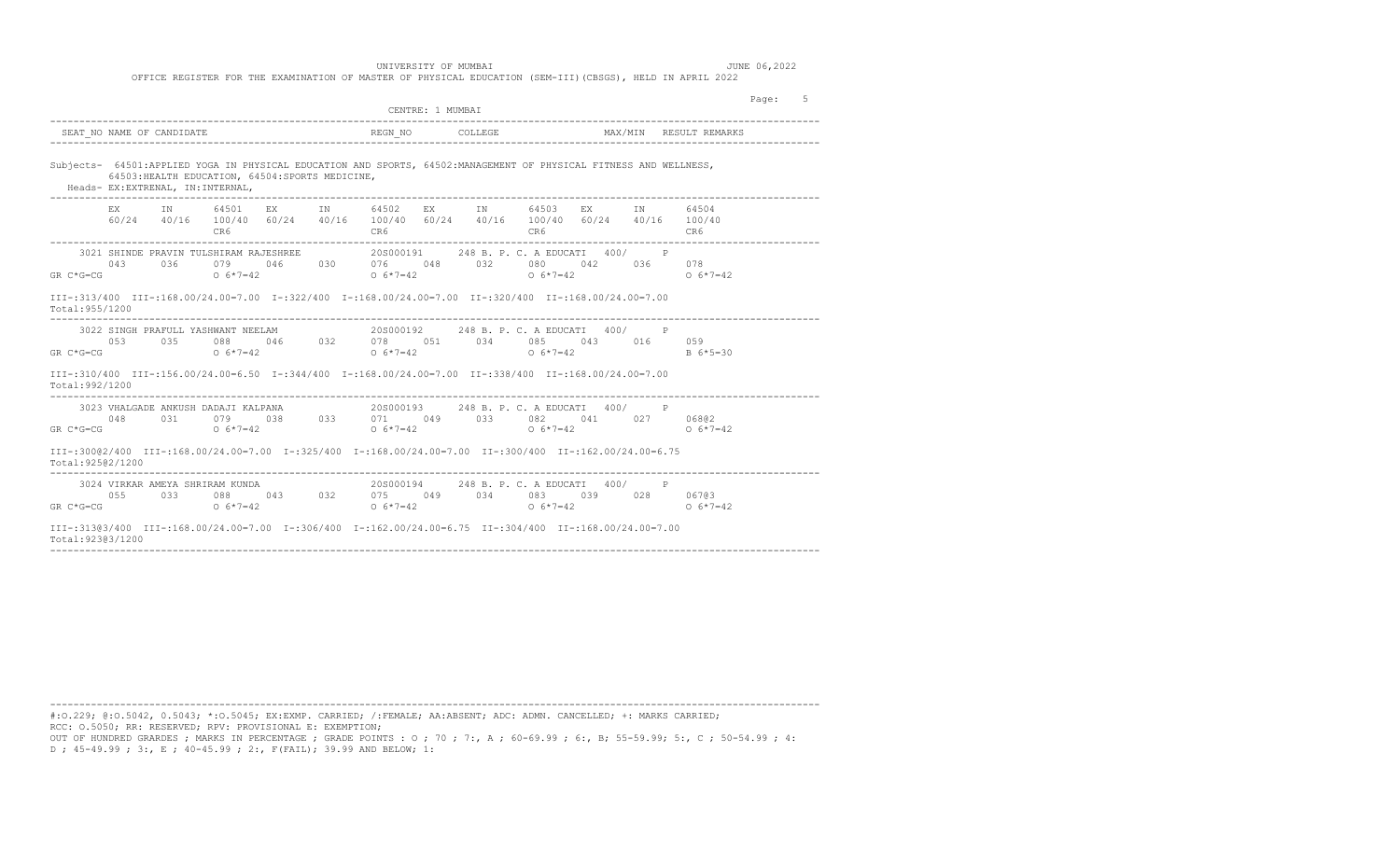OFFICE REGISTER FOR THE EXAMINATION OF MASTER OF PHYSICAL EDUCATION (SEM-III)(CBSGS), HELD IN APRIL 2022

|                   |                                  |                  | --------------------------                       |                                                |                                | CENTRE: 3 ANDHERI                                                                                                                                                                                            |       |  |                                                                               | Page: 6 |  |
|-------------------|----------------------------------|------------------|--------------------------------------------------|------------------------------------------------|--------------------------------|--------------------------------------------------------------------------------------------------------------------------------------------------------------------------------------------------------------|-------|--|-------------------------------------------------------------------------------|---------|--|
|                   | SEAT NO NAME OF CANDIDATE        |                  |                                                  |                                                |                                |                                                                                                                                                                                                              |       |  | MAX/MIN RESULT REMARKS                                                        |         |  |
|                   | Heads- EX:EXTRENAL, IN:INTERNAL, |                  | 64503: HEALTH EDUCATION, 64504: SPORTS MEDICINE, |                                                |                                | Subjects- 64501:APPLIED YOGA IN PHYSICAL EDUCATION AND SPORTS, 64502:MANAGEMENT OF PHYSICAL FITNESS AND WELLNESS,                                                                                            |       |  |                                                                               |         |  |
|                   |                                  | CR6 <sup>1</sup> |                                                  |                                                | EX IN 64501 EX IN 64502<br>CR6 | EX IN 64503 EX IN 64504<br>60/24 40/16 100/40 60/24 40/16 100/40 60/24 40/16 100/40 60/24 40/16 100/40                                                                                                       | CR6   |  | CR6                                                                           |         |  |
|                   | GR $C*G=CG$ $F$                  |                  |                                                  | $\mathbf{F}$ and $\mathbf{F}$ and $\mathbf{F}$ |                                | 3025 ADABAL ISHVAR SOMA GANGU (20000195 798 Dept of Phy. Edu. 400/ F<br>043E 015F 058 035E 011F 046 039E 015F 054 043E 023E 066E                                                                             | $F =$ |  | $A \ 6*6=36$                                                                  |         |  |
| /1200             |                                  |                  |                                                  |                                                |                                |                                                                                                                                                                                                              |       |  | III-:224/400 III-: /24.00= I-: /400 I-: /24.00= II-: /400 II-: /24.00= Total: |         |  |
| Total: 91701/1200 |                                  |                  |                                                  |                                                |                                | III-:28101/400 III-:144.00/24.00=6.00 I-:320/400 I-:168.00/24.00=7.00 II-:316/400 II-:168.00/24.00=7.00                                                                                                      |       |  |                                                                               |         |  |
|                   | GR $C*G=CG$ 0 $6*7=42$           |                  |                                                  |                                                | $A \ 6*6=36$                   | 3027 / DHADGA SAPANA VASANT VAISHALI 400 / 208000197 798 Dept of Phy. Edu. 400 / P<br>$0.48$ $0.25$ $0.73$ $0.39$ $0.21$ $0.60$ $0.44$ $0.29$ $0.73$ $0.33$ $0.23$ $0.23$ $0.56$<br>$0 \t6*7=42$             |       |  | B 6*5=30                                                                      |         |  |
| Total:832/1200    |                                  |                  |                                                  | ------------------                             |                                | III-:262/400 III-:150.00/24.00=6.25 I-:279/400 I-:150.00/24.00=6.25 II-:291/400 II-:168.00/24.00=7.00                                                                                                        |       |  |                                                                               |         |  |
|                   |                                  |                  |                                                  |                                                |                                | 3028 FRANCIS ALEXANDER AARON VALENCIA 205000198 798 Dept of Phy. Edu. 400/ P<br>045 034 079 053 033 086 047 028 075 046 032 078<br>GR C*G=CG $6*7=42$ O $6*7=42$ O $6*7=42$ O $6*7=42$ O $6*7=42$ O $6*7=42$ |       |  |                                                                               |         |  |
| Total: 948/1200   |                                  |                  |                                                  |                                                |                                | III-:318/400 III-:168.00/24.00=7.00 I-:311/400 I-:168.00/24.00=7.00 II-:319/400 II-:168.00/24.00=7.00                                                                                                        |       |  |                                                                               |         |  |

#:O.229; @:O.5042, 0.5043; \*:O.5045; EX:EXMP. CARRIED; /:FEMALE; AA:ABSENT; ADC: ADMN. CANCELLED; +: MARKS CARRIED; RCC: O.5050; RR: RESERVED; RPV: PROVISIONAL E: EXEMPTION; OUT OF HUNDRED GRARDES ; MARKS IN PERCENTAGE ; GRADE POINTS : O ; 70 ; 7:, A ; 60-69.99 ; 6:, B; 55-59.99; 5:, C ; 50-54.99 ; 4: D ; 45-49.99 ; 3:, E ; 40-45.99 ; 2:, F(FAIL); 39.99 AND BELOW; 1:

------------------------------------------------------------------------------------------------------------------------------------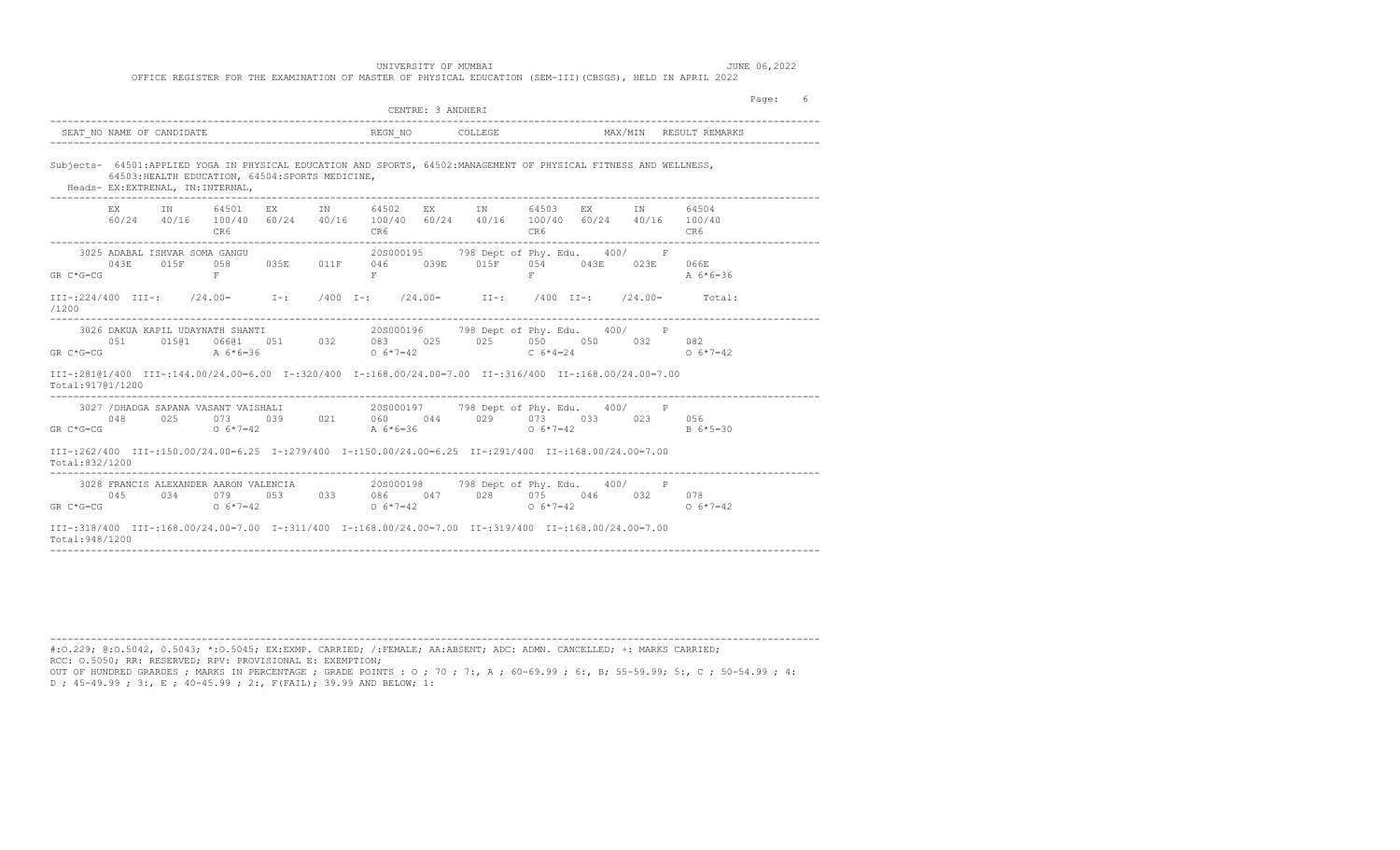| -----------------------------------                                                                                                                                                                                                                                                                                                                   | CENTRE: 3 ANDHERI                                                                                                                                | Page: 7                |
|-------------------------------------------------------------------------------------------------------------------------------------------------------------------------------------------------------------------------------------------------------------------------------------------------------------------------------------------------------|--------------------------------------------------------------------------------------------------------------------------------------------------|------------------------|
|                                                                                                                                                                                                                                                                                                                                                       |                                                                                                                                                  | MAX/MIN RESULT REMARKS |
| Subjects- 64501:APPLIED YOGA IN PHYSICAL EDUCATION AND SPORTS, 64502:MANAGEMENT OF PHYSICAL FITNESS AND WELLNESS,<br>64503: HEALTH EDUCATION, 64504: SPORTS MEDICINE,<br>Heads- EX: EXTRENAL, IN: INTERNAL,                                                                                                                                           |                                                                                                                                                  |                        |
| CR6                                                                                                                                                                                                                                                                                                                                                   | EX IN 64501 EX IN 64502 EX IN 64503 EX IN<br>$60/24$ $40/16$ $100/40$ $60/24$ $40/16$ $100/40$ $60/24$ $40/16$ $100/40$ $60/24$ $40/16$ $100/40$ | 64504                  |
| 3029 GHARAT AMIT ABHIMANYU KUSUM (205000199 798 Dept of Phy. Edu. 400/ F<br>$GR C*G=CG$<br>$- F$                                                                                                                                                                                                                                                      | 037E 013F 050 036E 011F 047 035E 012F 047 025E 012F 037F<br>$\mathbf{F}$ and $\mathbf{F}$<br>$F =$                                               | $\mathbb{F}$           |
| III-:181/400 III-: /24.00= I-: /400 I-: /24.00= II-: /400 II-: /24.00= Total:<br>/1200                                                                                                                                                                                                                                                                |                                                                                                                                                  |                        |
| 3030 / GHOLAP REVATEE VIJAY PUSHAPLATA 20S000200 798 Dept of Phy. Edu. 400/ F<br>023F 022E 045 041E 014F 055 041E 013F 054 040E 014F 054<br>GR C*G=CG<br>$F$ .                                                                                                                                                                                        | $\mathbf{F}$ and $\mathbf{F}$<br>$F$ .                                                                                                           | F                      |
| III-:208/400 III-: /24.00= I-:240/400 I-:120.00/24.00=5.00 II-:244/400 II-:114.00/24.00=4.75 Total:<br>/1200                                                                                                                                                                                                                                          |                                                                                                                                                  |                        |
| $GR C*G=CG$                                                                                                                                                                                                                                                                                                                                           |                                                                                                                                                  | E 6*2=12               |
| III-:274/400 III-:132.00/24.00=5.50 I-:284/400 I-:162.00/24.00=6.75 II-: /400 II-: /24.00= Total:<br>/1200                                                                                                                                                                                                                                            |                                                                                                                                                  |                        |
| 92 /JADHAV PRIYANKA DILIP JYOTSNA 20S000202 798 Dept of Phy. Edu. 400/ P<br>049 015@1 064@1 044 022 066 045 028 073 041 028 069<br>CG A 6*6=36 A 6*6=36 A 6*6=36 0 6*7=42 A 6*<br>3032 /JADHAV PRIYANKA DILIP JYOTSNA<br>GR C*G=CG                                                                                                                    |                                                                                                                                                  | A 6*6=36               |
| III-:272@1/400 III-:150.00/24.00=6.25 I-:323/400 I-:168.00/24.00=7.00 II-:278/400 II-:162.00/24.00=6.75<br>Total:873@1/1200                                                                                                                                                                                                                           |                                                                                                                                                  |                        |
| $\begin{array}{cccccccc} 3033 & \text{JADHAV SANDIP PRADIP VAISHALL} & & & 20 \text{S0000203} & & 798 & \text{Dept of Phy. Edu.} & 400 / & & \text{P} \\ 048 & & 024 & & 072 & & 047 & & 032 & & 079 & & 048 & & 031 & & 079 & & 047 & & 028 & & 075 \\ \text{GR C*G=CG} & & & 0 & 6*7=42 & & & 0 & 6*7=42 & & & 0 & 6*7=42 & & & 0 & 6*7=48 & & 0 &$ |                                                                                                                                                  | $0.6*7=42$             |
| 00.7=00.41.00=1.00.83/400 III=:168.00/24.00=7.00 I=:324/400 I=:168.00/24.00=7.00 II=:335/400 II=:168.00/24.00=7<br>Total: 964/1200                                                                                                                                                                                                                    |                                                                                                                                                  |                        |

#:O.229; @:O.5042, 0.5043; \*:O.5045; EX:EXMP. CARRIED; /:FEMALE; AA:ABSENT; ADC: ADMN. CANCELLED; +: MARKS CARRIED; RCC: O.5050; RR: RESERVED; RPV: PROVISIONAL E: EXEMPTION; OUT OF HUNDRED GRARDES ; MARKS IN PERCENTAGE ; GRADE POINTS : O ; 70 ; 7:, A ; 60-69.99 ; 6:, B; 55-59.99; 5:, C ; 50-54.99 ; 4:

------------------------------------------------------------------------------------------------------------------------------------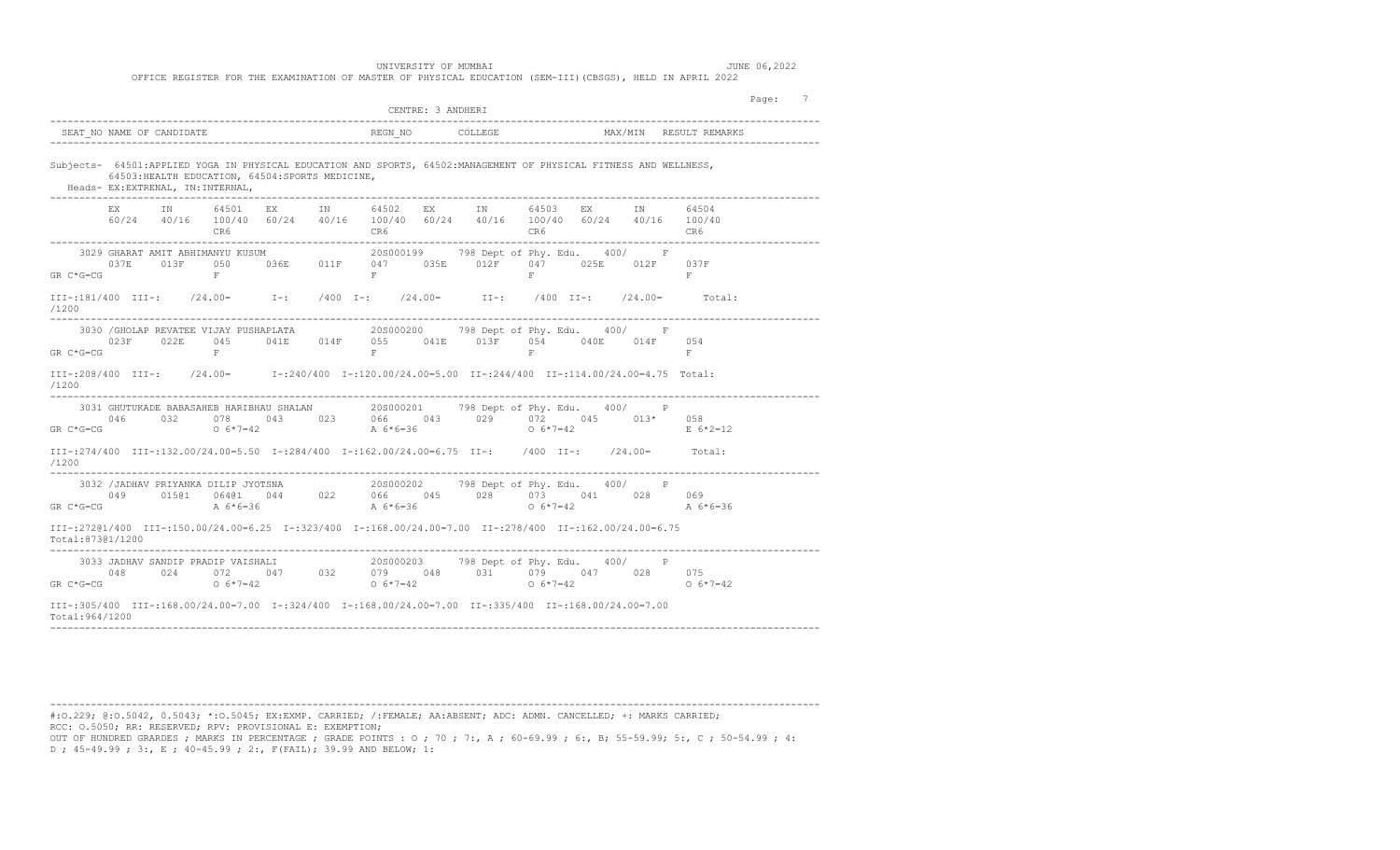|                                  | Page: 8<br>CENTRE: 3 ANDHERI<br>---------------------------------<br>MAX/MIN RESULT REMARKS<br>Subjects- 64501:APPLIED YOGA IN PHYSICAL EDUCATION AND SPORTS, 64502:MANAGEMENT OF PHYSICAL FITNESS AND WELLNESS,<br>64503: HEALTH EDUCATION, 64504: SPORTS MEDICINE,<br>EX IN 64501 EX IN 64502 EX IN 64503 EX IN<br>64504<br>$60/24 \qquad 40/16 \qquad 100/40 \qquad 60/24 \qquad 40/16 \qquad 100/40 \qquad 60/24 \qquad 40/16 \qquad 100/40 \qquad 60/24 \qquad 40/16 \qquad 100/40$<br>3034 MAKWANA DILIP DHANJI KANTA 20S000204 798 Dept of Phy. Edu. 400/ P<br>047 026 073 042 031 073 046 032 078 047 031 078<br>047 026 073 042 031 073 046 032 078 047 031 078<br>$0.6*7=42$<br>$\begin{array}{cccccccc} \text{3035 MUNJARE MANOJ MARUTI MINAKSHI} & \text{3035 MUNJARE MANOJ MARUTI MINAKSHI} & \text{3036 MONJARE MANOJ MARUTI MINAKSHI} & \text{3037} & \text{3038} & \text{3039} & \text{3039} & \text{3039} & \text{3039} & \text{3039} & \text{3039} & \text{3039} & \text{3039} & \text{3039} & \text{3039} & \text{3039} & \text{3039} & \text{3039} & \text$<br>$0.6*7=42$<br>III-:299/400 III-:168.00/24.00=7.00 I-:284/400 I-:162.00/24.00=6.75 II-:312/400 II-:168.00/24.00=7.00<br>$\begin{array}{cccccccc} 3036 \text{ NAIR NIRHIL NANDANAN SHANTHI} & 208000206 & 798 \text{ Dept of Phy. Edu.} & 400/ & \text{P} \\ 055 & 026 & 081 & 052 & 035 & 087 & 043 & 031 & 074 & 044 & 026 & 070 \\ 0 & 6*7=42 & 0 & 6*7=42 & 0 & 6*7=42 & 0 & 6*7=42 \end{array}$<br>$0.6*7=42$<br>00.7=00.41.00=1.00.8312/400 III=:168.00/24.00=7.00 I=:329/400 I=:329/400 II=:342/400 II=:168.00/24.00=7.00<br>-----------------------------------<br>3037 /PADAVE MEGHANA VIJAY VAIBHAVI<br>053 024 077 047 030 077 051 034 085 048 032 080<br>06*7=42 06*7=42 06*7=42 06*7=42<br>$0.6*7=42$<br>00.7=00.41.00=1.00.8319/400 III=:168.00/24.00=7.00 I=:307/400 I=:307/400 II=:205/400 II=:168.00/24.00=7.00<br>$\begin{array}{cccccccc} \text{3038 PANDIT ASHISH SANJAY SNEHAL} & & & \text{20S000208} & & \text{798 Dept of Phy. Edu.} & 400/ & & \text{P} & \\ \text{045} & 014@2 & 059@2 & 049 & 015@1 & 064@1 & 046 & 016 & 062 & 043 & 024 & 067 & \\ \text{GR C*G=CG} & & & & \text{A} & 6*6=36 & & & \text{A} & 6*6=36 & & \\ \end{array}$<br>III-:25203/400 III-:144.00/24.00=6.00 I-:319/400 I-:168.00/24.00=7.00 II-:273/400 II-:156.00/24.00=6.50 |  |
|----------------------------------|--------------------------------------------------------------------------------------------------------------------------------------------------------------------------------------------------------------------------------------------------------------------------------------------------------------------------------------------------------------------------------------------------------------------------------------------------------------------------------------------------------------------------------------------------------------------------------------------------------------------------------------------------------------------------------------------------------------------------------------------------------------------------------------------------------------------------------------------------------------------------------------------------------------------------------------------------------------------------------------------------------------------------------------------------------------------------------------------------------------------------------------------------------------------------------------------------------------------------------------------------------------------------------------------------------------------------------------------------------------------------------------------------------------------------------------------------------------------------------------------------------------------------------------------------------------------------------------------------------------------------------------------------------------------------------------------------------------------------------------------------------------------------------------------------------------------------------------------------------------------------------------------------------------------------------------------------------------------------------------------------------------------------------------------------------------------------------------------------------------------------------------------------------------------------------------------------------------------------------------------------------------------------------------------------------------------------------------------------------------------|--|
|                                  |                                                                                                                                                                                                                                                                                                                                                                                                                                                                                                                                                                                                                                                                                                                                                                                                                                                                                                                                                                                                                                                                                                                                                                                                                                                                                                                                                                                                                                                                                                                                                                                                                                                                                                                                                                                                                                                                                                                                                                                                                                                                                                                                                                                                                                                                                                                                                                    |  |
| Heads- EX:EXTRENAL, IN:INTERNAL, |                                                                                                                                                                                                                                                                                                                                                                                                                                                                                                                                                                                                                                                                                                                                                                                                                                                                                                                                                                                                                                                                                                                                                                                                                                                                                                                                                                                                                                                                                                                                                                                                                                                                                                                                                                                                                                                                                                                                                                                                                                                                                                                                                                                                                                                                                                                                                                    |  |
|                                  |                                                                                                                                                                                                                                                                                                                                                                                                                                                                                                                                                                                                                                                                                                                                                                                                                                                                                                                                                                                                                                                                                                                                                                                                                                                                                                                                                                                                                                                                                                                                                                                                                                                                                                                                                                                                                                                                                                                                                                                                                                                                                                                                                                                                                                                                                                                                                                    |  |
| $GR C*G=CG$                      |                                                                                                                                                                                                                                                                                                                                                                                                                                                                                                                                                                                                                                                                                                                                                                                                                                                                                                                                                                                                                                                                                                                                                                                                                                                                                                                                                                                                                                                                                                                                                                                                                                                                                                                                                                                                                                                                                                                                                                                                                                                                                                                                                                                                                                                                                                                                                                    |  |
| Total:877/1200                   |                                                                                                                                                                                                                                                                                                                                                                                                                                                                                                                                                                                                                                                                                                                                                                                                                                                                                                                                                                                                                                                                                                                                                                                                                                                                                                                                                                                                                                                                                                                                                                                                                                                                                                                                                                                                                                                                                                                                                                                                                                                                                                                                                                                                                                                                                                                                                                    |  |
|                                  |                                                                                                                                                                                                                                                                                                                                                                                                                                                                                                                                                                                                                                                                                                                                                                                                                                                                                                                                                                                                                                                                                                                                                                                                                                                                                                                                                                                                                                                                                                                                                                                                                                                                                                                                                                                                                                                                                                                                                                                                                                                                                                                                                                                                                                                                                                                                                                    |  |
| Total:895/1200                   |                                                                                                                                                                                                                                                                                                                                                                                                                                                                                                                                                                                                                                                                                                                                                                                                                                                                                                                                                                                                                                                                                                                                                                                                                                                                                                                                                                                                                                                                                                                                                                                                                                                                                                                                                                                                                                                                                                                                                                                                                                                                                                                                                                                                                                                                                                                                                                    |  |
| $GR C*G=CG$                      |                                                                                                                                                                                                                                                                                                                                                                                                                                                                                                                                                                                                                                                                                                                                                                                                                                                                                                                                                                                                                                                                                                                                                                                                                                                                                                                                                                                                                                                                                                                                                                                                                                                                                                                                                                                                                                                                                                                                                                                                                                                                                                                                                                                                                                                                                                                                                                    |  |
| Total: 983/1200                  |                                                                                                                                                                                                                                                                                                                                                                                                                                                                                                                                                                                                                                                                                                                                                                                                                                                                                                                                                                                                                                                                                                                                                                                                                                                                                                                                                                                                                                                                                                                                                                                                                                                                                                                                                                                                                                                                                                                                                                                                                                                                                                                                                                                                                                                                                                                                                                    |  |
| $GR$ $C*G=CG$                    |                                                                                                                                                                                                                                                                                                                                                                                                                                                                                                                                                                                                                                                                                                                                                                                                                                                                                                                                                                                                                                                                                                                                                                                                                                                                                                                                                                                                                                                                                                                                                                                                                                                                                                                                                                                                                                                                                                                                                                                                                                                                                                                                                                                                                                                                                                                                                                    |  |
| Total: 921/1200                  |                                                                                                                                                                                                                                                                                                                                                                                                                                                                                                                                                                                                                                                                                                                                                                                                                                                                                                                                                                                                                                                                                                                                                                                                                                                                                                                                                                                                                                                                                                                                                                                                                                                                                                                                                                                                                                                                                                                                                                                                                                                                                                                                                                                                                                                                                                                                                                    |  |
|                                  |                                                                                                                                                                                                                                                                                                                                                                                                                                                                                                                                                                                                                                                                                                                                                                                                                                                                                                                                                                                                                                                                                                                                                                                                                                                                                                                                                                                                                                                                                                                                                                                                                                                                                                                                                                                                                                                                                                                                                                                                                                                                                                                                                                                                                                                                                                                                                                    |  |
|                                  |                                                                                                                                                                                                                                                                                                                                                                                                                                                                                                                                                                                                                                                                                                                                                                                                                                                                                                                                                                                                                                                                                                                                                                                                                                                                                                                                                                                                                                                                                                                                                                                                                                                                                                                                                                                                                                                                                                                                                                                                                                                                                                                                                                                                                                                                                                                                                                    |  |

#:O.229; @:O.5042, 0.5043; \*:O.5045; EX:EXMP. CARRIED; /:FEMALE; AA:ABSENT; ADC: ADMN. CANCELLED; +: MARKS CARRIED; RCC: O.5050; RR: RESERVED; RPV: PROVISIONAL E: EXEMPTION; OUT OF HUNDRED GRARDES ; MARKS IN PERCENTAGE ; GRADE POINTS : O ; 70 ; 7:, A ; 60-69.99 ; 6:, B; 55-59.99; 5:, C ; 50-54.99 ; 4:

------------------------------------------------------------------------------------------------------------------------------------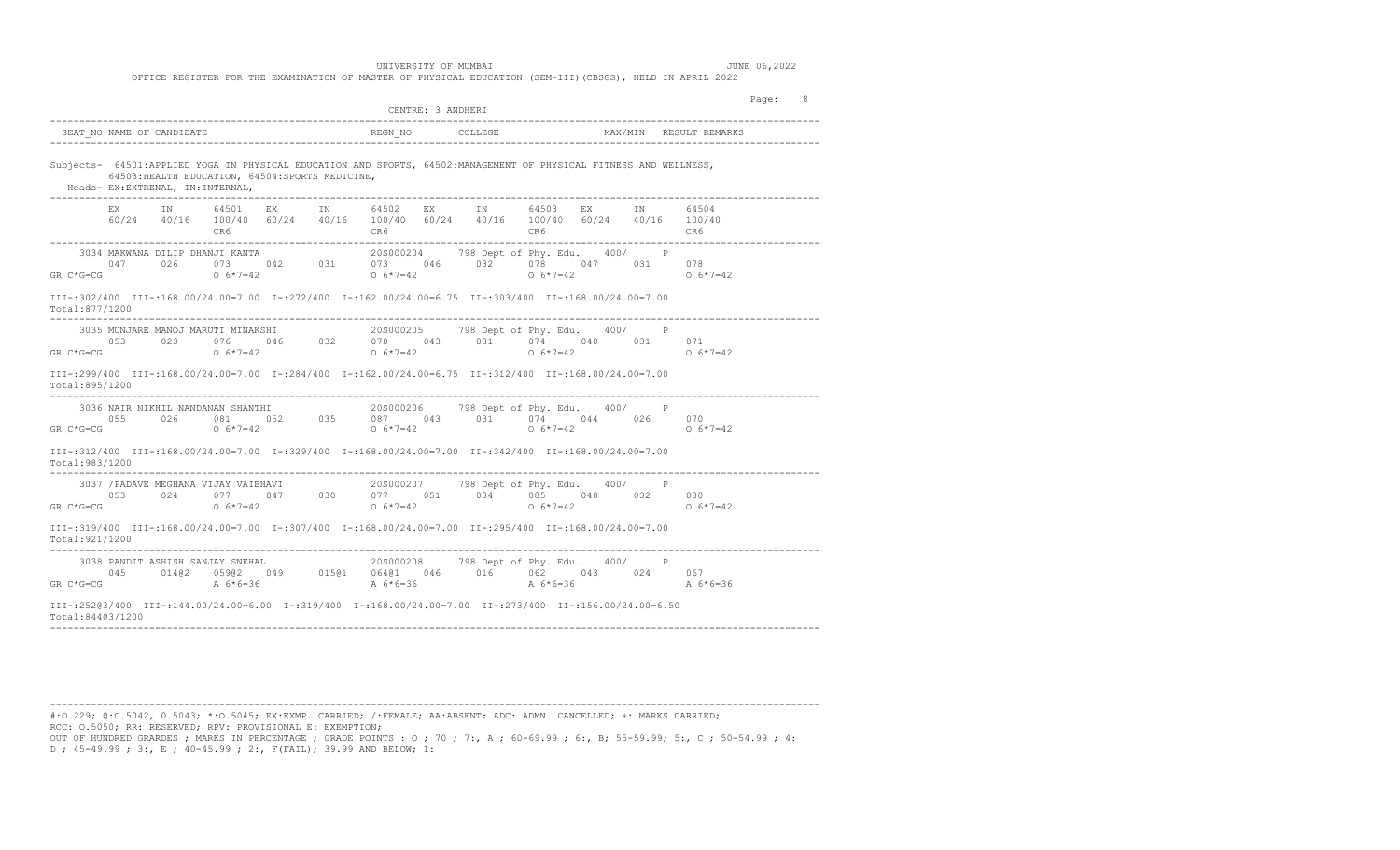|                                         |                                                                                      |            |  |            | CENTRE: 3 ANDHERI |                                                                                                                                                                                                                                                                                                               |            |              |                                                                                                                                                                                                                                                                                                                               | Page: | -9 |
|-----------------------------------------|--------------------------------------------------------------------------------------|------------|--|------------|-------------------|---------------------------------------------------------------------------------------------------------------------------------------------------------------------------------------------------------------------------------------------------------------------------------------------------------------|------------|--------------|-------------------------------------------------------------------------------------------------------------------------------------------------------------------------------------------------------------------------------------------------------------------------------------------------------------------------------|-------|----|
|                                         | SEAT NO NAME OF CANDIDATE                                                            |            |  |            |                   |                                                                                                                                                                                                                                                                                                               |            |              |                                                                                                                                                                                                                                                                                                                               |       |    |
|                                         | 64503: HEALTH EDUCATION, 64504: SPORTS MEDICINE,<br>Heads- EX:EXTRENAL, IN:INTERNAL, |            |  |            |                   | Subjects- 64501:APPLIED YOGA IN PHYSICAL EDUCATION AND SPORTS, 64502:MANAGEMENT OF PHYSICAL FITNESS AND WELLNESS,                                                                                                                                                                                             |            |              |                                                                                                                                                                                                                                                                                                                               |       |    |
|                                         | EX IN 64501 EX IN 64502                                                              |            |  |            |                   | EX IN 64503 EX IN<br>60/24 40/16 100/40 60/24 40/16 100/40 60/24 40/16 100/40 60/24 40/16 100/40                                                                                                                                                                                                              |            |              | 64504                                                                                                                                                                                                                                                                                                                         |       |    |
|                                         |                                                                                      |            |  |            |                   | $\begin{array}{cccccccccccc} 3039 & \texttt{PANNAR MAHESH BHAUSINGH SAROJINI} & & & 205000209 & & 798 \text{ Dept of Phy. Edu.} & 400/ & & \texttt{P} \\ 044 & 037 & 081 & 048 & 025 & 073 & 043 & 027 & 070 & 045 & 030 & 075 \end{array}$<br>GR C * G=CG $6*7=42$ $0 \t 6*7=42$ $0 \t 6*7=42$ $0 \t 6*7=42$ |            |              | $0.6*7=42$                                                                                                                                                                                                                                                                                                                    |       |    |
| Total: 914/1200                         |                                                                                      |            |  |            |                   | III-:299/400 III-:168.00/24.00=7.00 I-:323/400 I-:168.00/24.00=7.00 II-:292/400 II-:162.00/24.00=6.75                                                                                                                                                                                                         |            |              |                                                                                                                                                                                                                                                                                                                               |       |    |
| ________________________<br>$GR C*G=CG$ | 3040 PARAB GAURAV DNYANDEV SUJATA                                                    |            |  |            |                   | 3040 PARAB GAURAV DNYANDEV SUJATA (20000210 798 Dept of Phy. Edu. 400/ P<br>045 028 073 049 033 082 043 031 074 043 031 074<br>G=CG 06*7=42 06*7=42 06*7=42                                                                                                                                                   |            |              | $0.6*7=42$                                                                                                                                                                                                                                                                                                                    |       |    |
| Total: 922/1200                         |                                                                                      |            |  |            |                   | 00.7=00.41.00 111.168 00/24 00=7.00 10:310/400 10:162 00/24 00=6.75 110:309/400 110:168 00/24 00=7.00                                                                                                                                                                                                         |            |              |                                                                                                                                                                                                                                                                                                                               |       |    |
|                                         |                                                                                      |            |  |            |                   |                                                                                                                                                                                                                                                                                                               |            |              | $\begin{array}{cccccccc} 3041 & \texttt{PARALKAR HARISH SHAILENDRA SUVARNA} & 205000211 & 798 \text{ Dept of Phy. Edu.} & 400/ & P \\ 040 & 014@2 & 054@2 & 052 & 030 & 082 & 040 & 026 & 066 & 052 & 016 & 068 \\ \texttt{GR C*G=CG} & & & & B\ 6*5=30 & & & O\ 6*7=42 & & & A\ 6*6=36 & & & A\ 6*6=36 & & & & A\end{array}$ |       |    |
| Total:92302/1200                        |                                                                                      |            |  |            |                   | TII-:27002/400 III-:144.00/24.00=6.00 I-:329/400 I-:168.00/24.00=7.00 II-:324/400 II-:168.00/24.00=7.00                                                                                                                                                                                                       |            |              |                                                                                                                                                                                                                                                                                                                               |       |    |
| $GR C*G=CG$                             | 3042 PATIL ADITYA GOKUL NANDA                                                        | $0.6*7=42$ |  | $0.6*7=42$ |                   | 20S000212 798 Dept of Phy. Edu. 400/<br>$0.045$ $0.031$ $0.076$ $0.043$ $0.031$ $0.074$ $0.046$ $0.030$ $0.076$ $0.041$ $0.030$ $0.071$                                                                                                                                                                       | $0.6*7=42$ | $\mathbb{P}$ | $0.6*7=42$                                                                                                                                                                                                                                                                                                                    |       |    |
| Total: 926/1200                         |                                                                                      |            |  |            |                   | III-:297/400 III-:168.00/24.00=7.00 I-:309/400 I-:168.00/24.00=7.00 II-:320/400 II-:168.00/24.00=7.00                                                                                                                                                                                                         |            |              |                                                                                                                                                                                                                                                                                                                               |       |    |
| $GR C*G=CG$                             | 3043 SABLE SANKET KANTILAL SAVITHA                                                   | $-$ F $-$  |  |            |                   | 20S000213 798 Dept of Phy. Edu. 400/ F<br>042E 012F 054 038E 019E 057E 037E 028E 065E 039E 013F 052<br>B $6*5=30$ A $6*6=36$                                                                                                                                                                                  |            |              | F                                                                                                                                                                                                                                                                                                                             |       |    |
| /1200                                   |                                                                                      |            |  |            |                   | III-:228/400 III-: /24.00= T-:290/400 I-:162.00/24.00=6.75 II-:297/400 II-:162.00/24.00=6.75 Total:                                                                                                                                                                                                           |            |              |                                                                                                                                                                                                                                                                                                                               |       |    |

#:O.229; @:O.5042, 0.5043; \*:O.5045; EX:EXMP. CARRIED; /:FEMALE; AA:ABSENT; ADC: ADMN. CANCELLED; +: MARKS CARRIED; RCC: O.5050; RR: RESERVED; RPV: PROVISIONAL E: EXEMPTION; OUT OF HUNDRED GRARDES ; MARKS IN PERCENTAGE ; GRADE POINTS : O ; 70 ; 7:, A ; 60-69.99 ; 6:, B; 55-59.99; 5:, C ; 50-54.99 ; 4:

------------------------------------------------------------------------------------------------------------------------------------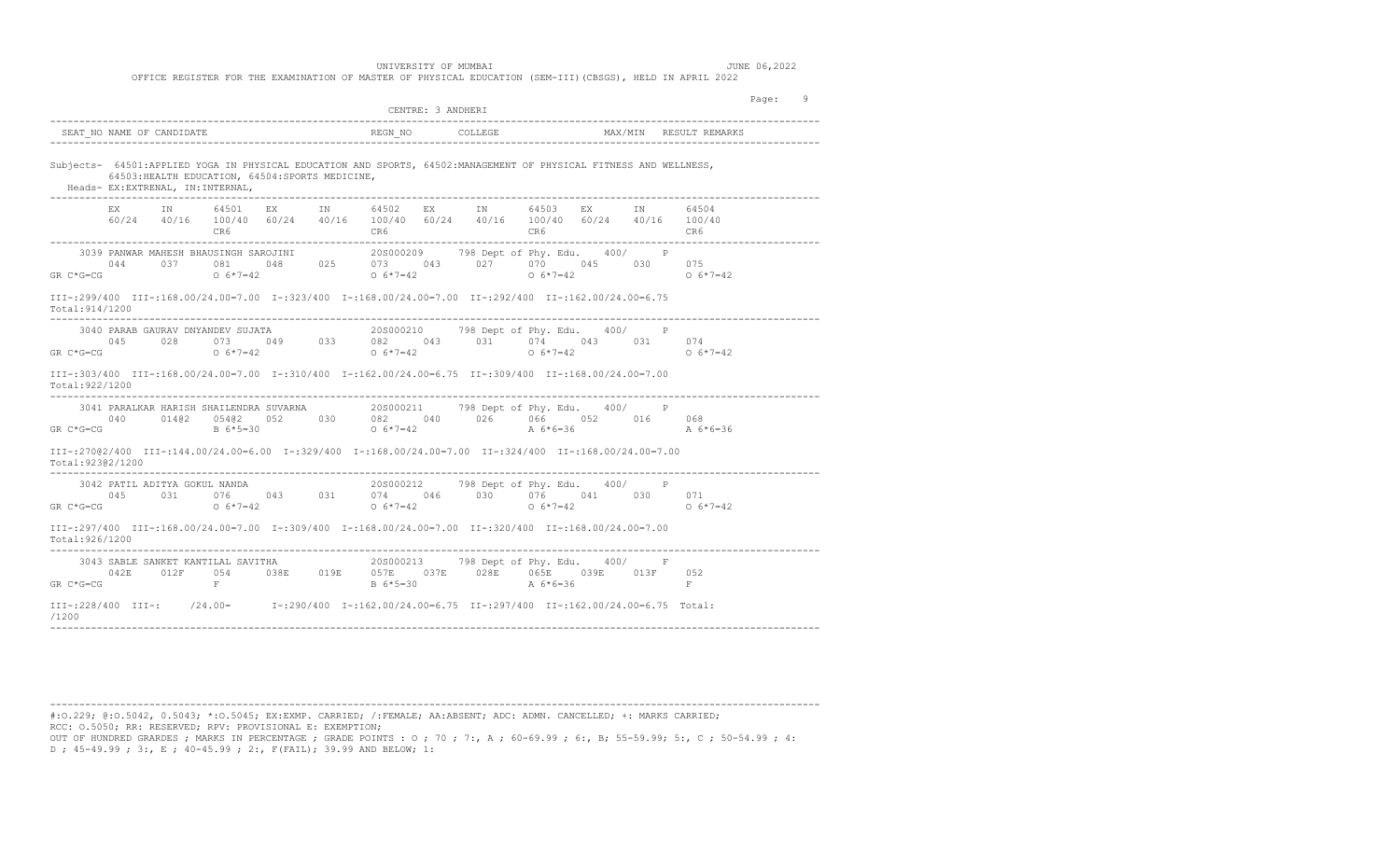|                                           |                                                                                                                                                                                                                                                                                                                              | CENTRE: 3 ANDHERI                      |                        | Page: 10 |
|-------------------------------------------|------------------------------------------------------------------------------------------------------------------------------------------------------------------------------------------------------------------------------------------------------------------------------------------------------------------------------|----------------------------------------|------------------------|----------|
|                                           |                                                                                                                                                                                                                                                                                                                              |                                        |                        |          |
| Heads- EX: EXTRENAL, IN: INTERNAL,        | Subjects- 64501:APPLIED YOGA IN PHYSICAL EDUCATION AND SPORTS, 64502:MANAGEMENT OF PHYSICAL FITNESS AND WELLNESS,<br>64503: HEALTH EDUCATION, 64504: SPORTS MEDICINE,                                                                                                                                                        |                                        |                        |          |
|                                           | EX IN 64501 EX IN 64502 EX IN 64503 EX IN 64504<br>$60/24 \qquad 40/16 \qquad 100/40 \qquad 60/24 \qquad 40/16 \qquad 100/40 \qquad 60/24 \qquad 40/16 \qquad 100/40 \qquad 60/24 \qquad 40/16 \qquad 100/40$                                                                                                                |                                        |                        |          |
| $GR$ $C*G=CG$                             | A $6*6=36$ 0 $6*7=42$                                                                                                                                                                                                                                                                                                        |                                        | $0.6*7=42$<br>A 6*6=36 |          |
| Total:75904/1200                          | TII-:26504/400 III-:156.00/24.00=6.50 I-:243/400 I-:114.00/24.00=4.75 II-:251/400 II-:138.00/24.00=5.75                                                                                                                                                                                                                      |                                        |                        |          |
| GR C*G=CG                                 | 3045 SAKPAL NITIKESH NARESH NAYANA $205000215$ 798 Dept of Phy. Edu. 400/ F<br>025E 013F 038F 030E 012F 042 031E 013F 044 030E 025E 055E<br>$\mathbf{F}$                                                                                                                                                                     | $F$ and $F$<br>$F$ .                   | B 6*5=30               |          |
| /1200                                     | III-:179/400 III-: /24.00= I-:254/400 I-:132.00/24.00=5.50 II-: /400 II-: /24.00= Total:                                                                                                                                                                                                                                     |                                        |                        |          |
| --------                                  | $\begin{array}{cccccccc} 3046 & / \text{SAWARDEKAR PRIYANKA VISHRAM VIDYA} & 20 \text{S000216} & 798 \text{ Dept of Phy. Edu.} & 400 / & P \\ 055 & 036 & 091 & 050 & 035 & 085 & 045 & 033 & 078 & 047 & 031 & 078 \\ \text{GR C * G = CG} & 0 & 6 * 7 = 42 & 0 & 6 * 7 = 42 & 0 & 6 * 7 = 42 & 0 & 6 * 7 = 42 \end{array}$ |                                        |                        |          |
| Total:1007/1200                           | 00.7=00.24.00=2.00/24.00=7.00=7.00=7.00=7.00=0.00/24.00=7.00=7.00=7.00=108.00/24.00=7.00=7.00=7.00=7                                                                                                                                                                                                                         |                                        |                        |          |
| 3047 SHIBIN BALAN SHEEJA<br>$GR$ $C*G=CG$ |                                                                                                                                                                                                                                                                                                                              | 20S000217 798 Dept of Phy. Edu. 400/ P | $0.6*7=42$             |          |
| Total:927/1200                            | 00.7=00.4100.100.100.100.100.100.100.100.24.00=7.00.24.00=7.00.24.00=7.00.00.24.00=7.00.24.00=7.00.                                                                                                                                                                                                                          |                                        |                        |          |
|                                           | 3048 SONAWANE AKSHAY MURLIDHAR KESAR $1000029$ 079 044 031 075 046 033 079 046 028 074 050 029 079 044 031 075 046 033 079 046 028 074 050 05*7=42                                                                                                                                                                           |                                        |                        |          |
| Total:904/1200                            | 00.7=00.24.00=2.00/ 115=295/400 11=205/400.00=7.00 11=295/400 11=297/400 11=208.00/24.00=7.00                                                                                                                                                                                                                                |                                        |                        |          |
|                                           |                                                                                                                                                                                                                                                                                                                              |                                        |                        |          |

#:O.229; @:O.5042, 0.5043; \*:O.5045; EX:EXMP. CARRIED; /:FEMALE; AA:ABSENT; ADC: ADMN. CANCELLED; +: MARKS CARRIED; RCC: O.5050; RR: RESERVED; RPV: PROVISIONAL E: EXEMPTION; OUT OF HUNDRED GRARDES ; MARKS IN PERCENTAGE ; GRADE POINTS : O ; 70 ; 7:, A ; 60-69.99 ; 6:, B; 55-59.99; 5:, C ; 50-54.99 ; 4:

------------------------------------------------------------------------------------------------------------------------------------